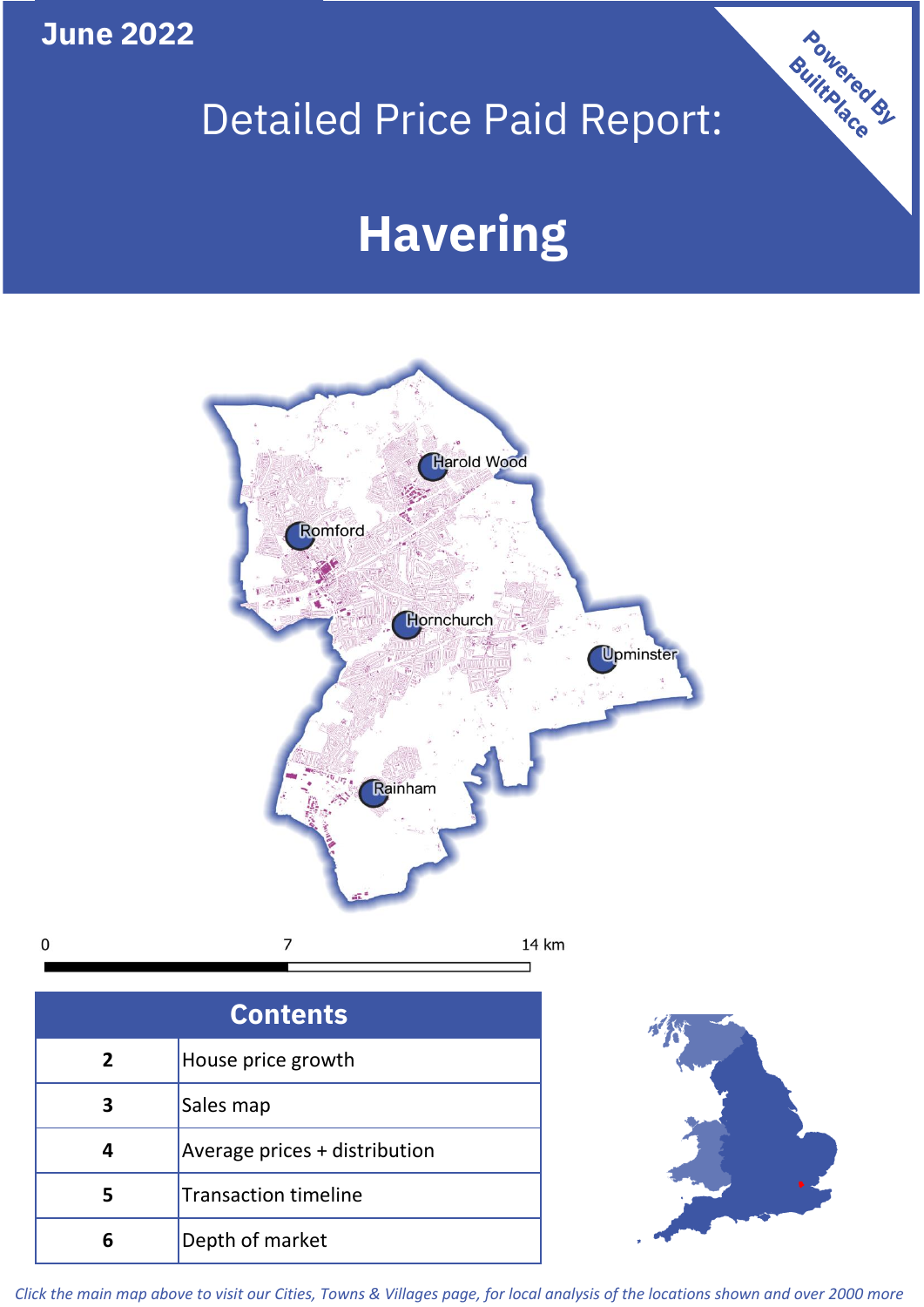## **Headline Data**

|                     | <b>Current level</b> | 3 month  | <b>Annual</b> | 5 year | 10 year |
|---------------------|----------------------|----------|---------------|--------|---------|
| <b>House prices</b> | £425,898             | 3.0%     | 8.1%          | 16.9%  | 89.1%   |
| <b>Transactions</b> | 4,119                | $-12.9%$ | 25.3%         | 10.1%  | 52.6%   |

## **House Price Growth (April 2022 data)**

#### *Annual Change in House Prices*



House prices in Havering grew by 8.1% in the 12 months to April 2022 (based on 3-month smoothed data). By comparison national house prices grew by 10.7% and prices in London grew by 6.7% over the same period.

Havering house prices are now 71.0% above their previous peak in 2007, compared to +76.7% for London and +52.9% across England.



### *Year-To-Date Change in House Prices, December to April*

Local prices have grown by 3.5% in 2022 so far, compared to growth of 3.2% over the same period last year.

### *Source: OS OpenData; UK House Price Index (Contains HM Land Registry data © Crown copyright)*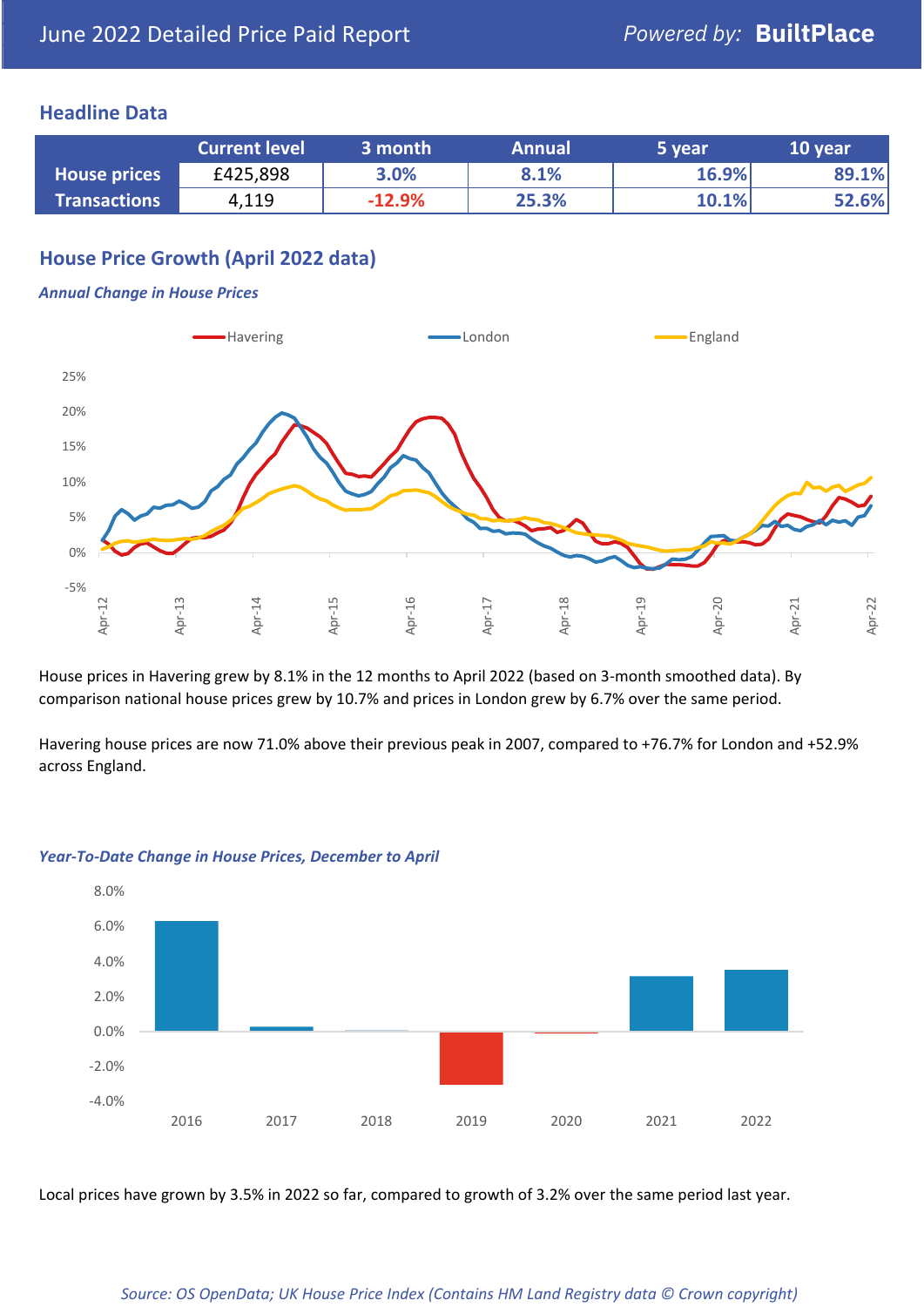# **House Price Map**

*12 months to April 2022*



*Each point is one postcode, coloured by the average value relative to all sales in this local authority (price bands are LA-specific quintiles).*

# **Map Key**

|  | Min      | <b>Max</b> |              |
|--|----------|------------|--------------|
|  | Up to    | £284,000   | 1st quintile |
|  | £284,000 | £369,000   | 2nd quintile |
|  | £369,000 | £428,000   | 3rd quintile |
|  | £428,000 | £518,000   | 4th quintile |
|  | £518,000 | and over   | 5th quintile |
|  |          |            |              |

| Min      | <b>Max</b> |                            |
|----------|------------|----------------------------|
| Up to    | £284,000   | 1st quintile / lowest 20%  |
| £284,000 | £369,000   | 2nd quintile               |
| £369,000 | £428,000   | 3rd quintile               |
| £428,000 | £518,000   | 4th quintile               |
| £518,000 | and over   | 5th quintile / highest 20% |

*Source: OS OpenData; UK House Price Index (Contains HM Land Registry data © Crown copyright)*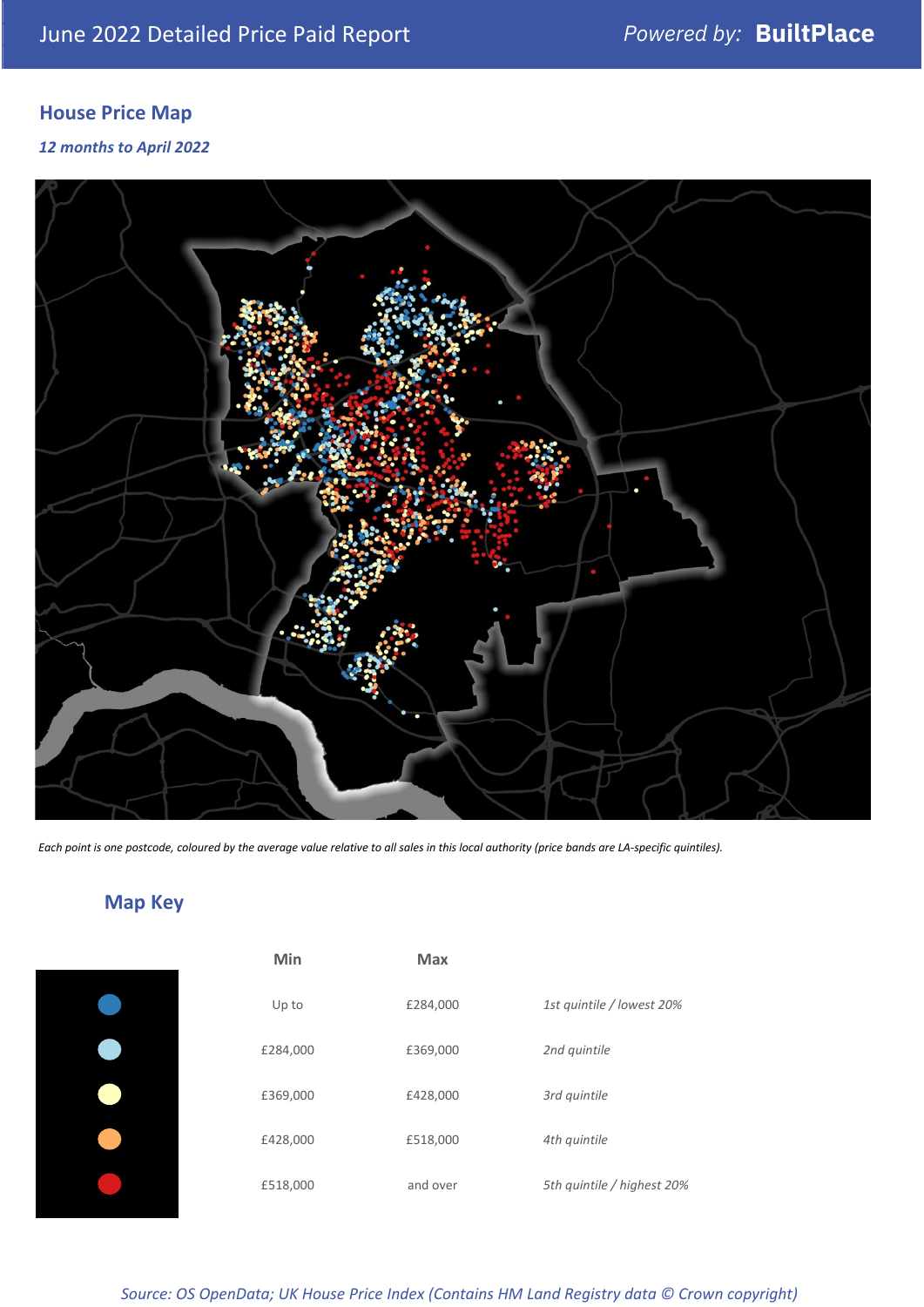## **Average House Price by Property Type**

### *12 months to April 2022*



|                 | <b>New</b>           | <b>Second hand</b> |  |
|-----------------|----------------------|--------------------|--|
| <b>Flat</b>     | £239,461             | £246,942           |  |
| <b>Terraced</b> | £421,665             | £401,514           |  |
| Semi-detached   | No recorded<br>sales | £485,035           |  |
| <b>Detached</b> | £655,995             | £871,643           |  |

## **House Price Distribution by Year**

*All properties, by price band and calendar year (2020 = year to date)*

|                    | 1997 | 2002 | 2007 | 2012 | 2017 | 2019 | 2020 |
|--------------------|------|------|------|------|------|------|------|
| <b>Under £100k</b> | 79%  | 16%  | 1%   | 2%   | 1%   | 0%   | 0%   |
| £100-200k          | 18%  | 65%  | 36%  | 37%  | 5%   | 4%   | 6%   |
| E200-300k          | 2%   | 14%  | 47%  | 43%  | 25%  | 17%  | 16%  |
| £300-400k          | 0%   | 3%   | 10%  | 11%  | 38%  | 31%  | 21%  |
| £400-500k          | 0%   | 1%   | 4%   | 4%   | 17%  | 26%  | 30%  |
| <b>£500k-1m</b>    | 0%   | 1%   | 2%   | 3%   | 13%  | 20%  | 25%  |
| £1-2m              | 0%   | 0%   | 0%   | 0%   | 1%   | 1%   | 2%   |
| <b>Over £2m</b>    | 0%   | 0%   | 0%   | 0%   | 0%   | 0%   | 0%   |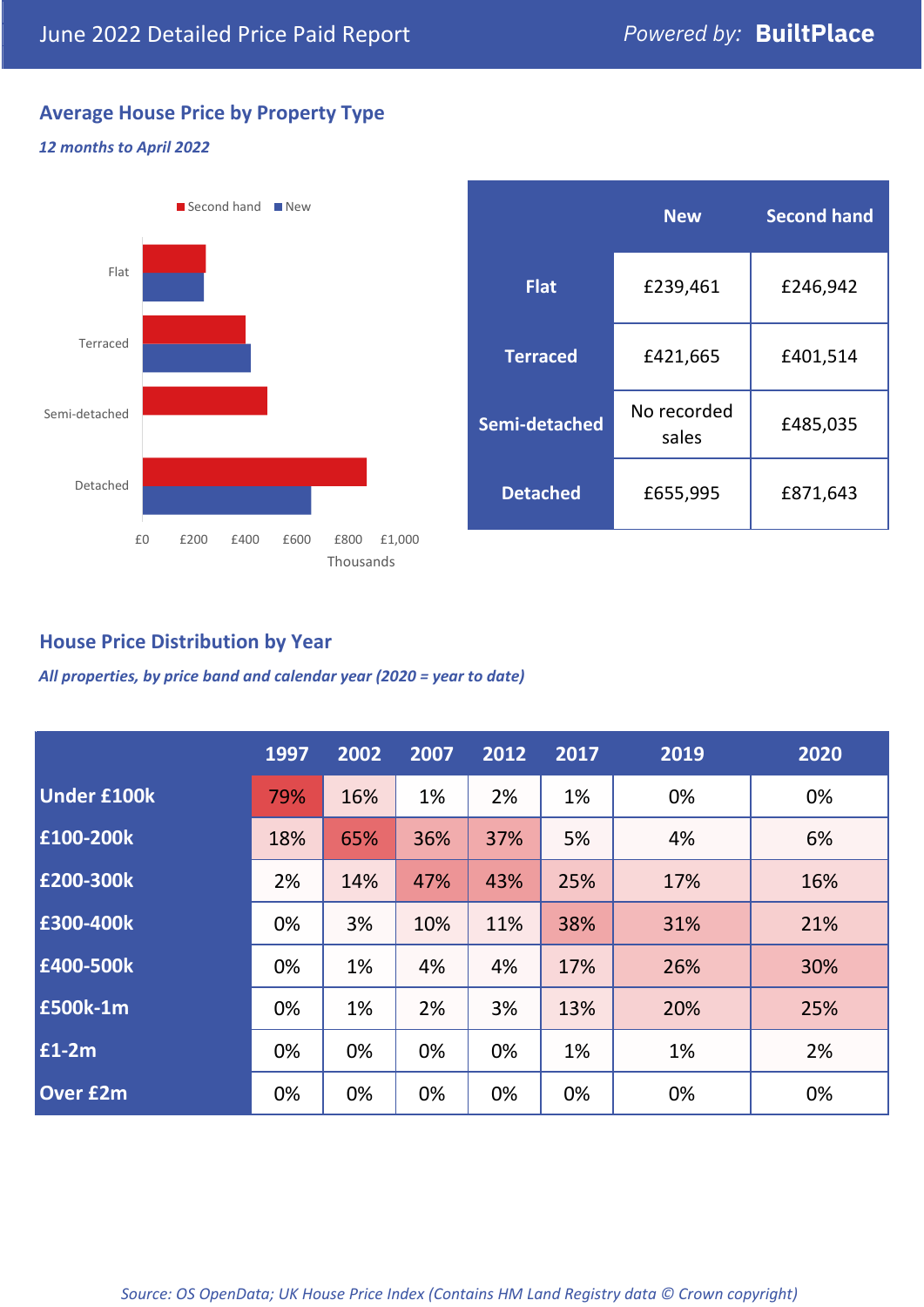## **Transactions (February 2022 data)**

*Annual Transactions, Indexed (2001-05 average = 100)*



There were 4,119 transactions in Havering during the 12 months to February 2022. This is 89% of the average from 2001- 05 and suggests activity is below pre-downturn levels.

Transactions in Havering have fallen by 3.0% since 2014, compared to changes of -21.3% for London and -7.7% for England.



#### *Cash and New Build Sales as % of Total, by Year*

*Note: The data on this page EXCLUDES transactions identified as transfers under a power of sale/repossessions, buy-to-lets (where they can be identified by a mortgage), and transfers to non-private individuals - i.e. it comprises only Land Registry 'A' data.*